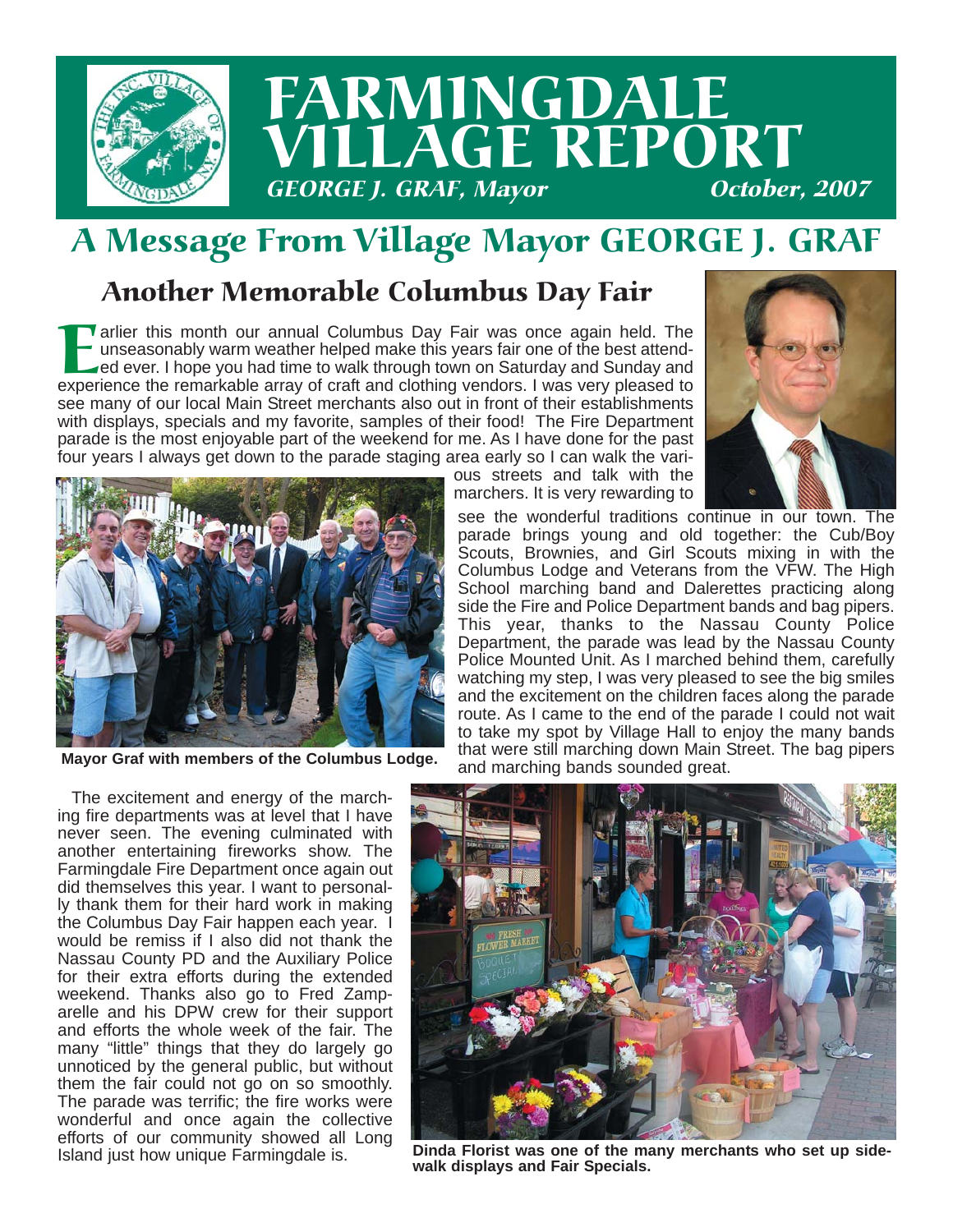## Columbus Day Fair 2007



**Chief Jack Scherer leads the department in the parade.** 



**The apparatus of the FFD drives down Main Street as on lookers cheer them on.**

*Special Thanks To the Farmingdale Fire Department for another wonderful Columbus Day Fair*





**TOB council Macagnone greets a happy parade goer**



**for marching in the parade.**

**Veterans of Foreign War Post 516 with The Village Board and NC. Legislaturer Dave Mejias and Rhonda Fisher from The Nassau County DA's office.**



**Craft and other vendors show their wares on Main Street**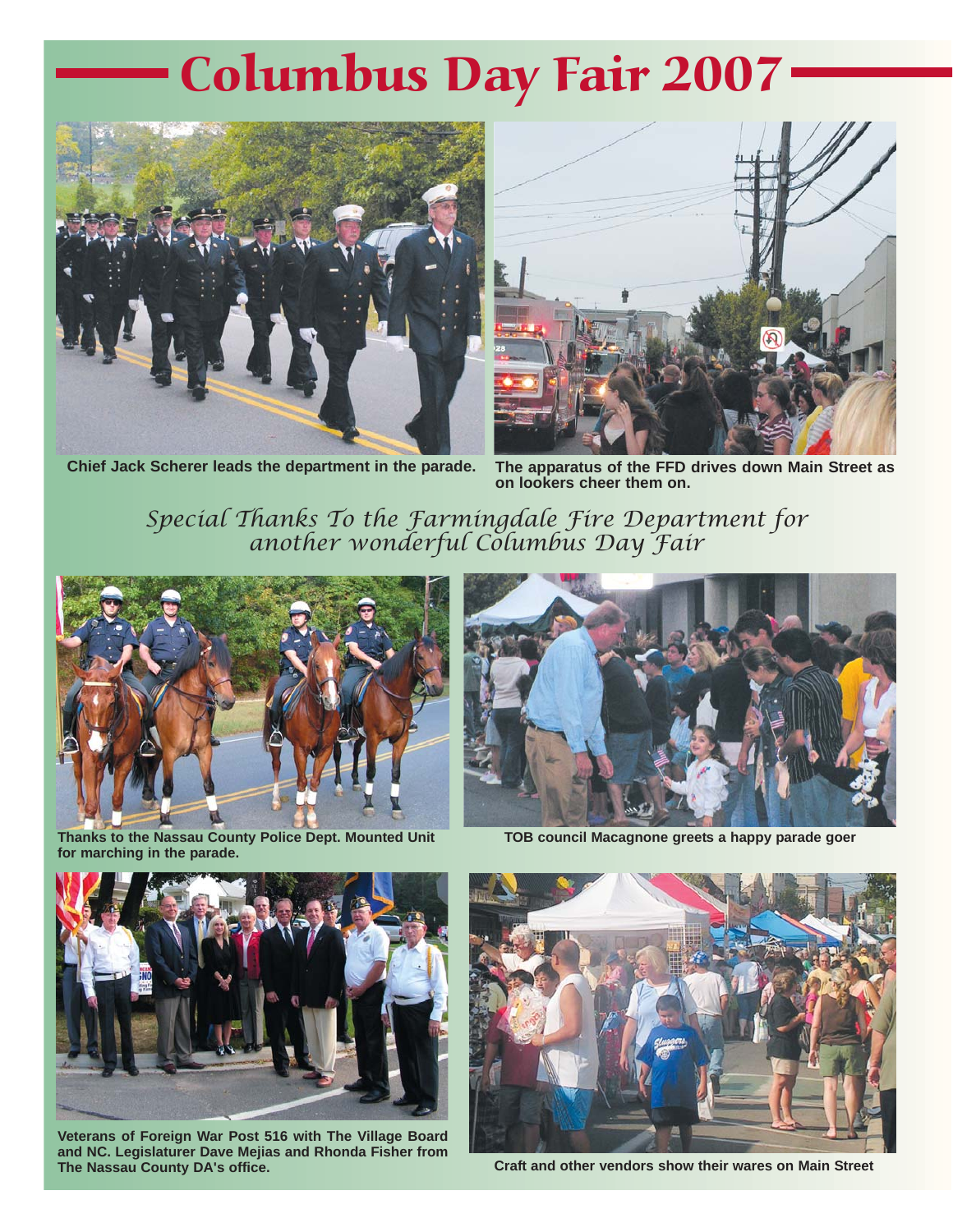

**Town of Oyster Bay Supervisor John Venditto led the Town of Oyster Bay team in the parade. Pictured: l-r: TOB Councilman Tony Macagonne, Joe Belesi, representing NY State Assemblyman James Conte, TOB Clerk Steve Labriola, Supervisor John Venditto, Mayor Graf, TOB Councilwoman Rose Walker.**



**Hardscrabble Girl Scouts. Cub Scout Pack 601.**

#### Northside Pocket Park Ground Breaking



**The Village Board of Trustees and Nassau County Legislature Dave Mejias are shown here at the ground breaking ceremony for the new pocket park across from Northside School.**

#### Chief's Office Gets Renovation



**Mayor Graf and Deputy Mayor Rachiele are shown here with Jim Kalinowski of Dreamworks Construction and Chief Jack Scherer and Asst . Chief Ken Tortorso Jr. in the recently renovated office.**